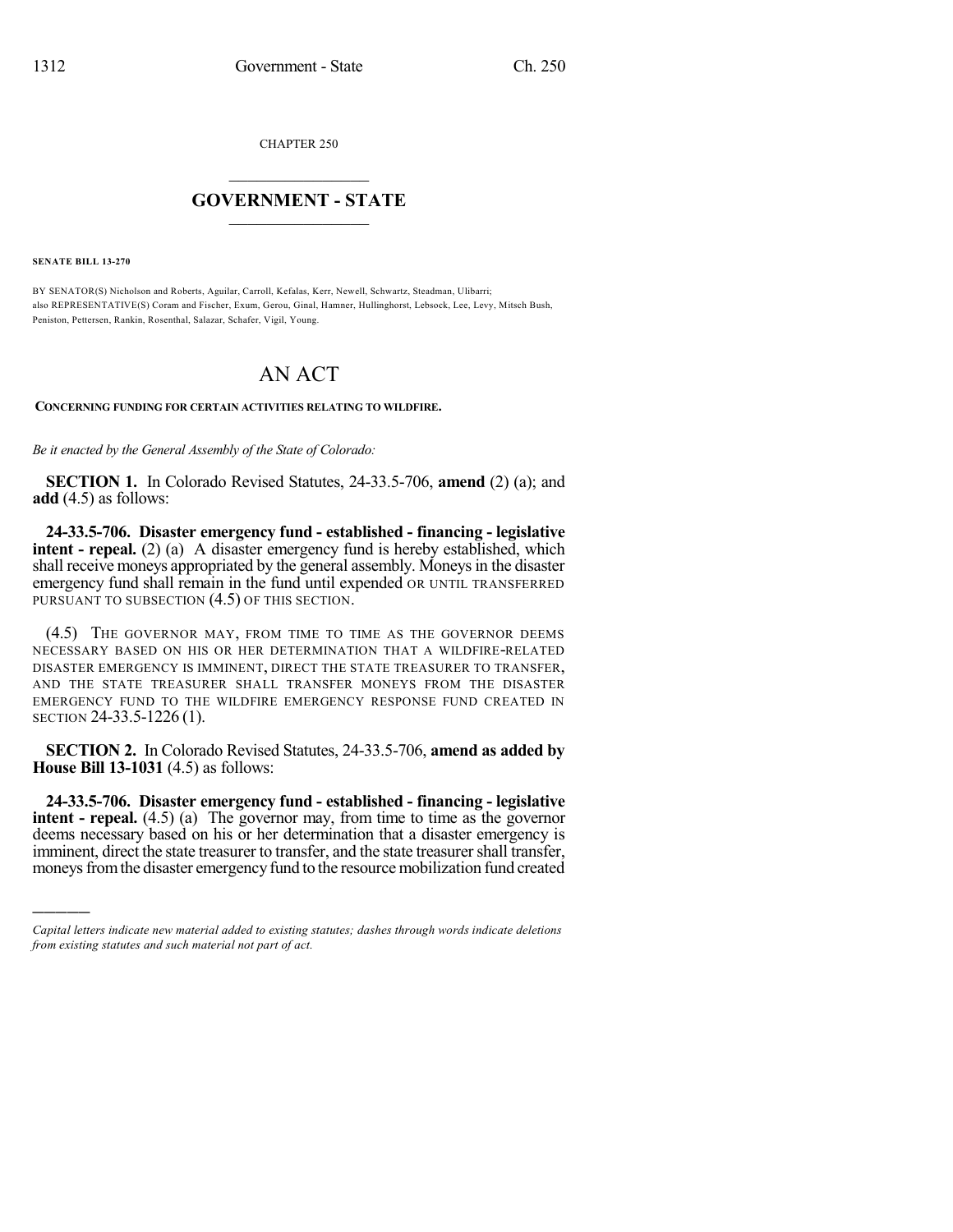in section 24-33.5-705.4 (6).

(b) THE GOVERNOR MAY, FROM TIME TO TIME AS THE GOVERNOR DEEMS NECESSARY BASED ON HIS OR HER DETERMINATION THAT A WILDFIRE-RELATED DISASTER EMERGENCY IS IMMINENT, DIRECT THE STATE TREASURER TO TRANSFER, AND THE STATE TREASURER SHALL TRANSFER, MONEYS FROM THE DISASTER EMERGENCY FUND TO THE WILDFIRE EMERGENCY RESPONSE FUND CREATED IN SECTION 24-33.5-1226 (1).

**SECTION 3.** In Colorado Revised Statutes, **amend** 24-33.5-1226 as follows:

**24-33.5-1226. Wildfire emergency response fund - creation - gifts, grants, and donations authorized.** (1) (a) There is hereby created in the state treasury the wildfire emergency response fund, which FUND shall be administered by the division. The division is authorized to seek and accept gifts, grants, reimbursements, or donations from private or public sources for the purposes of this section. The fund consists of all moneys that may be appropriated thereto by the general assembly, ANY MONEYS TRANSFERRED TO THE FUND BY THE STATE TREASURER PURSUANT TO SECTION 24-33.5-706 (4.5) OR TRANSFERRED PURSUANT TO SECTION 10-3-209(4),C.R.S., and all private and public fundsreceived through gifts, grants, reimbursements, or donations that are transmitted to the state treasurer and credited to the fund. All interest earned from the investment of moneys in the fund shall be credited to the fund. The moneys in the fund are hereby continuously appropriated for the purposes indicated in this section. Any moneys not expended at the end of the fiscal year shall remain in the fund and shall not be transferred to DO NOT TRANSFER or revert to the general fund.

(b) THE GENERAL ASSEMBLY FINDS THAT THE IMPLEMENTATION OF THIS SECTION DOES NOT RELY ON THE RECEIPT OF ADEQUATE FUNDING THROUGH GIFTS, GRANTS, OR DONATIONS. THEREFORE, THE NOTICE REQUIREMENTS SPECIFIED IN SECTION 24-75-1303 (3) ARE INAPPLICABLE TO THE WILDFIRE EMERGENCY RESPONSE FUND.

(2) AT A MINIMUM, the division shall use the moneys in the wildfire emergency response fund to provide funding or reimbursement for:

(a) The first aerial tanker flight or the first hour of a firefighting helicopter to OPERATING ON a wildfire at the request of any county sheriff, municipal fire department, or fire protection district; and

(b) The employment of wildfire hand crews to fight a wildfire for the first two days of a wildfire at the request of any county sheriff, municipal fire department, or fire protection district, with a preference for the use of wildfire hand crews from the inmate disaster relief program created in section 17-24-124, C.R.S.

 $(3)$  (a) To effectively implement this section and to provide recommendations to the governor related to use of the disaster emergency fund pursuant to section 24-33.5-706, C.R.S., and the wildfire preparedness fund created in subsection (4) of this section, the director, a representative of the county sheriffs of Colorado, a representative of the Colorado state fire chiefs' association, the director of the office of emergency management created in part 7 of this article, and the adjutant general or his or her designee shall collaborate to develop a wildfire preparedness plan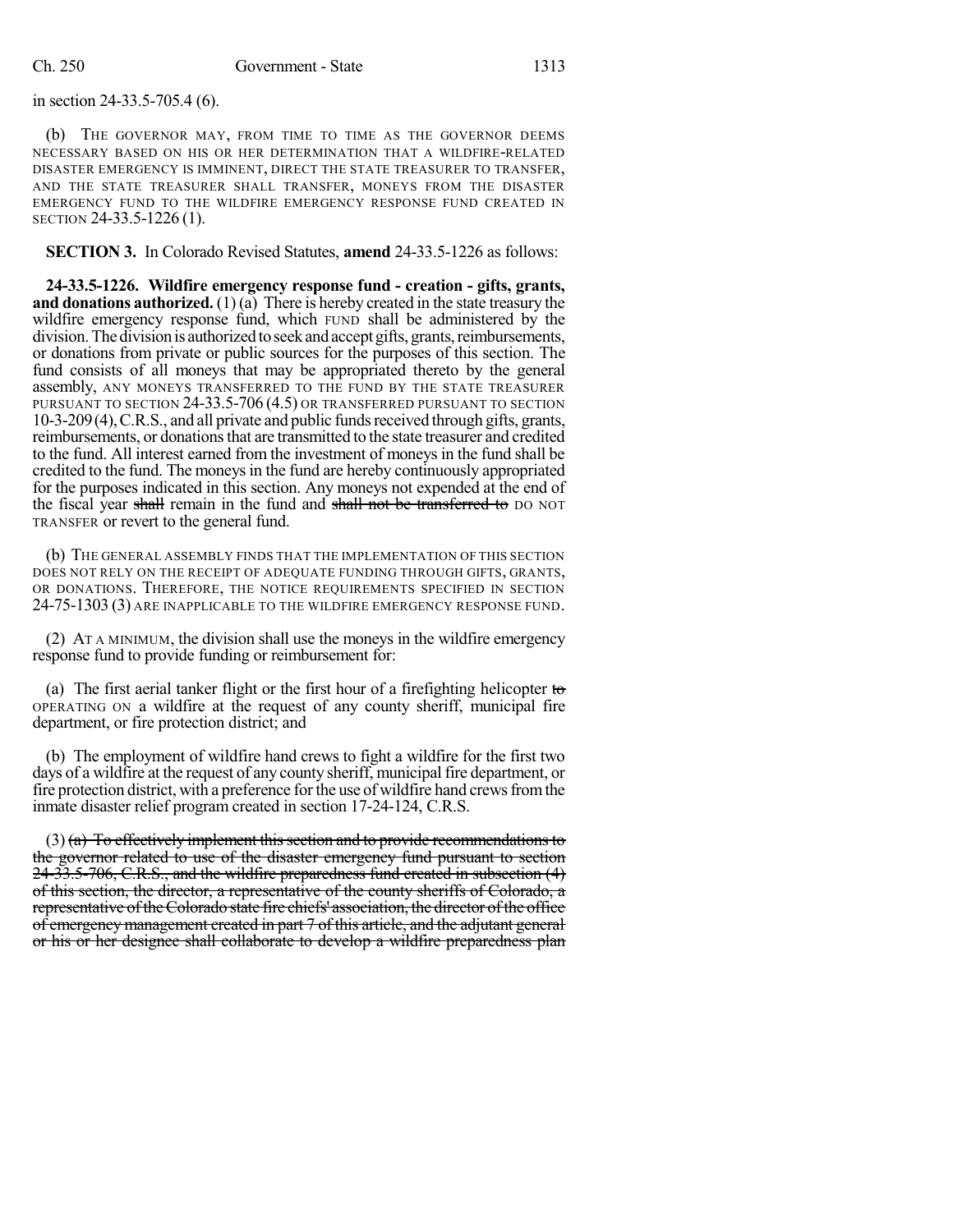designed to address the following: ON AN ANNUAL BASIS, THE GOVERNOR MAY AUTHORIZE THE DIVISION TO INCREASE THE USE OF THE WILDFIRE EMERGENCY RESPONSE FUND TO PROVIDE FUNDING OR REIMBURSEMENT FOR ADDITIONAL AERIAL TANKER FLIGHTS OR ADDITIONAL USAGE OF WILDFIRE HAND CREWS TO FIGHT A WILDFIRE. THE DIRECTOR SHALL INCLUDE A REQUEST FOR SUCH AUTHORIZATION IN, AND IN ACCORDANCE WITH, THE ANNUAL WILDFIRE PREPAREDNESS PLAN RECOMMENDATIONS DEVELOPED PURSUANT TO SECTION 24-33.5-1227 (2).

(I) The amount of aerial firefighting resources necessary for the state of Colorado at times of high and low wildfire risk;

(II) The availability of appropriate aerial firefighting equipment and personnel at times of high fire risk to respond to a wildfire;

(III) The availability of state wildfire engines and staffing of the engines at different levels of wildfire risk;

(IV) The availability of state inmate wildfire hand crews at different levels of wildfire risk; and

(V) A process for ordering and dispatching aerial firefighting equipment and personnel that is consistent with, and supportive of, the statewide mobilization plan prepared pursuant to section 24-33.5-705.4.

(b) The wildfire preparedness plan recommendations developed pursuant to paragraph (a) of this subsection (3) shall be updated each December 1. Notwithstanding section 24-1-136 (11), the director shall submit a written report of the wildfire preparedness plan to the governor and the members of the general assembly no later than each December 15.

(c) The director, the representative of the county sheriffs of Colorado, the representative of the Colorado state fire chiefs' association, the director of the office of emergency management created in part 7 of this article, and the adjutant general or his or her designee shall not receive additional compensation for the collaboration required by this subsection (3) for the development of the wildfire preparedness plan.

(4)  $(a)$  There is hereby created in the state treasury the wildfire preparedness fund. The fund consists of all moneys that may be appropriated thereto by the general assembly, all private and public moneys received through gifts, grants, reimbursements, or donations that are transmitted to the state treasurer and credited to the fund, and all moneys transferred to the fund pursuant to section  $34-63-102(5)$ (a) (I), C.R.S. All interest earned from the investment of moneys in the fund shall be credited to the fund. The moneys in the fund are hereby continuously appropriated for the purposes indicated in this subsection (4). Any moneys not expended at the end of the fiscal year shall remain in the fund and shall not be transferred to or revert to the general fund NOTHING IN THIS SECTION PRECLUDES OR PREVENTS THE GOVERNOR, IN HIS OR HER DISCRETION, FROM AUTHORIZING ADDITIONAL INCREASES OR DECREASING THE USE OF THE WILDFIRE EMERGENCY RESPONSE FUND IF THE ACTUAL WILDFIRE SITUATION IS MORE OR LESS SEVERE THAN ANTICIPATED AT THE TIME THE WILDFIRE PREPAREDNESS PLAN REQUIRED UNDER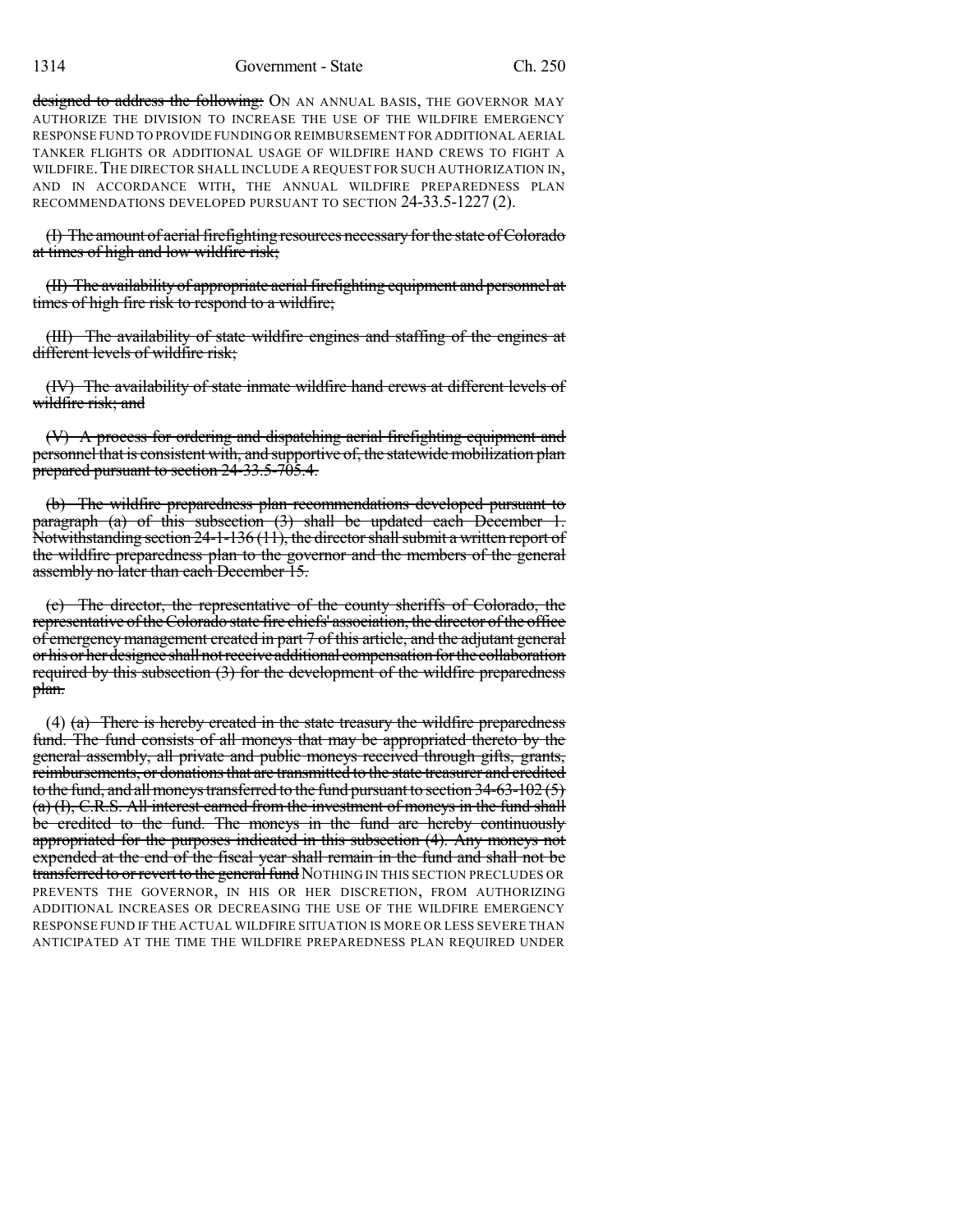SECTION 24-33.5-1227 (2) WAS PREPARED.

(b) By executive order or proclamation, the governor may access and designate moneys in the wildfire preparedness fund for wildfire preparedness activities. The division shall implement the directives set forth in such executive order or proclamation.

(e) The division may use the moneys in the wildfire preparedness fund to provide funding or reimbursement for the purchase of fire shelters by volunteer fire departments in order to comply with applicable federal requirements.

(5) Procedures governing the development, adoption, or implementation of community wild fire protection plans by county governments are specified in section 30-15-401.7, C.R.S. Nothing in this section shall be construed to affect the provisions of section 30-15-401.7, C.R.S.

**SECTION 4.** In Colorado Revised Statutes, **add with amended and relocated provisions** 24-33.5-1227 as follows:

**24-33.5-1227. [Formerly 24-33.5-1226 (3), (4), and (5)] Wildfire preparednessfund- creation-gifts,grants,anddonationsauthorized-wildfire preparedness plan.**  $(4)(a)(1)(\bar{a})$  There is hereby created in the state treasury the wildfire preparedness fund. The fund consists of all moneys that may be appropriated thereto by the general assembly, all private and public moneys received through gifts, grants, reimbursements, or donationsthat are transmitted to the state treasurer and credited to the fund, and all moneys transferred to the fund pursuant to section 34-63-102 (5) (a) (I) SECTION 34-63-102 (5.4)(b) (II), C.R.S. All interest earned from the investment of moneys in the fund shall be credited to the fund. The moneys in the fund are hereby continuously appropriated for the purposes indicated in this subsection (4) SECTION. Any moneys not expended at the end of the fiscal year shall remain in the fund and shall not be transferred to or revert to the general fund.

(b) By executive order or proclamation, the governor may access and designate moneys in the wildfire preparedness fund for wildfire preparedness activities. The division shall implement the directives set forth in such executive order or proclamation.

(c) The division may use the moneysin the wildfire preparednessfund to provide funding or reimbursement for the purchase of fire shelters by volunteer fire departments in order to comply with applicable federal requirements.

(d) THE GENERAL ASSEMBLY FINDS THAT THE IMPLEMENTATION OF THIS SECTION DOES NOT RELY ON THE RECEIPT OF ADEQUATE FUNDING THROUGH GIFTS, GRANTS, OR DONATIONS. THEREFORE, THE NOTICE REQUIREMENTS SPECIFIED IN SECTION 24-75-1303 (3) ARE INAPPLICABLE TO THE WILDFIRE PREPAREDNESS FUND.

 $(3)$  (a) (a) To effectively implement this section SECTION 24-33.5-1226 and to provide recommendations to the governor related to use of the disaster emergency fund pursuant to section 24-33.5-706 C.R.S., and the wildfire preparedness fund created in subsection (4) of this section SECTION 24-33.5-1227, the director, a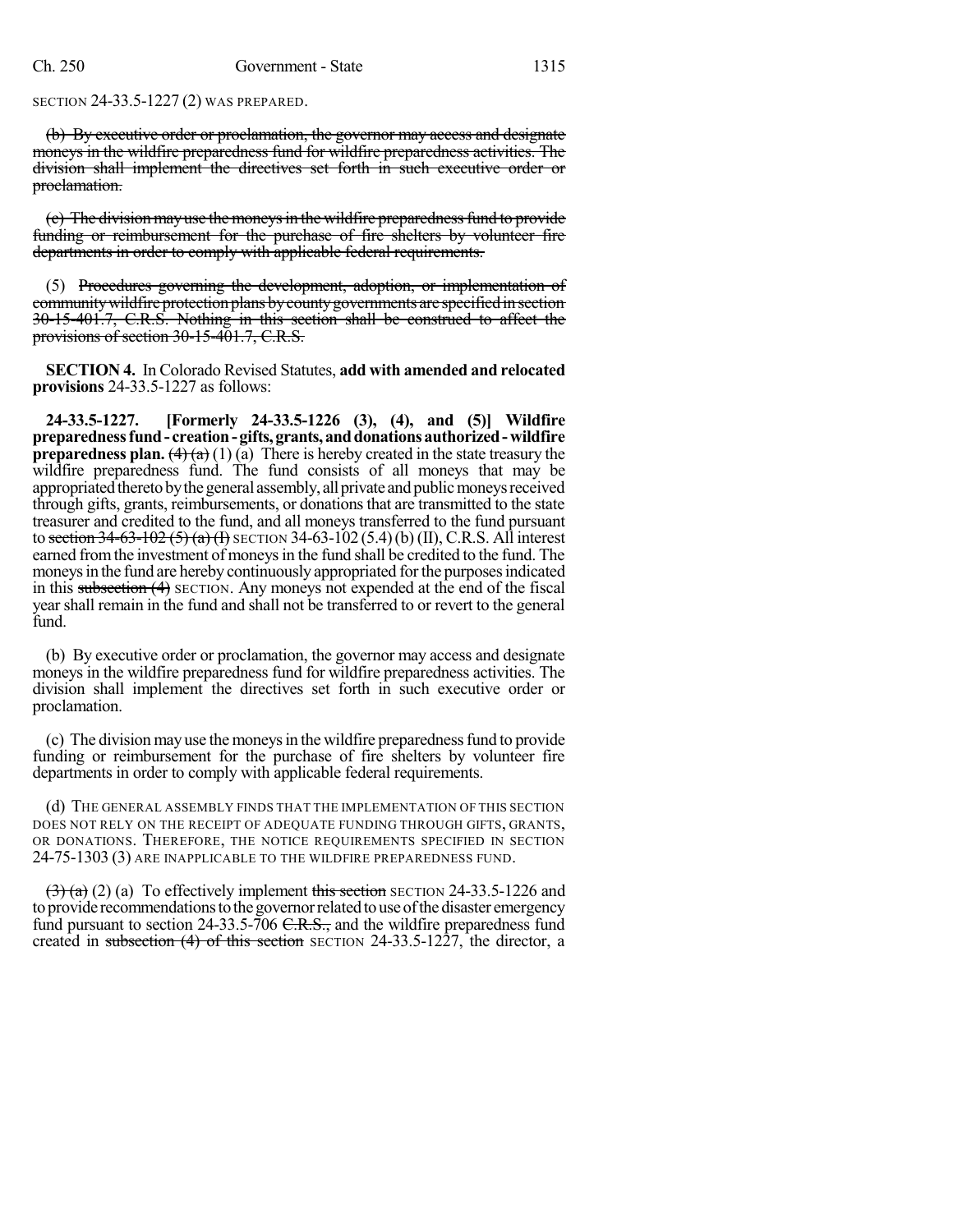1316 Government - State Ch. 250

representative of the county sheriffs of Colorado, a representative of the Colorado state fire chiefs' association, the director of the office of emergency management created in part 7 of this article, and the adjutant general or his or her designee shall collaborate to develop a wildfire preparedness plan designed to address the following:

(I) The amount of aerial firefighting resources necessary for the state of Colorado at times of high and low wildfire risk;

(II) The availability of appropriate aerialfirefighting equipment and personnel at times of high fire risk to respond to a wildfire;

(III) The availability of state wildfire engines and staffing of the engines at different levels of wildfire risk;

(IV) The availability of state inmate wildfire hand crews, INCLUDING STATE INMATE WILDFIRE HAND CREWS, at different levels of wildfire risk; and

(V) A process for ordering and dispatching aerial firefighting equipment and personnel that is consistent with, and supportive of, the statewide ALL-HAZARDS RESOURCE mobilization plan prepared pursuant to section 24-33.5-705.4.

(b) The wildfire preparedness plan recommendations developed pursuant to paragraph (a) of this subsection  $(3)$  SUBSECTION (2) shall be updated each December 1 MARCH 15. Notwithstanding section 24-1-136 (11), the director shall submit a written report of the wildfire preparedness plan to the governor and the members of the general assembly no later than each December 15 APRIL 1.

(c) The director, the representative of the county sheriffs of Colorado, the representative of the Colorado state fire chiefs' association, the director of the office of emergency management created in part 7 of this article, and the adjutant general or his or her designee shall not receive additional compensation for the collaboration required by this subsection  $(3)$  SUBSECTION  $(2)$  for the development of the wildfire preparedness plan.

(3) THE DIRECTOR MAY ENTER INTO AGREEMENTS TO PROVIDE FIREFIGHTING SERVICES, INCLUDING PERSONNEL OR FIREFIGHTING AIRCRAFT, ENGINES, OR OTHER VEHICLES TO FEDERAL, STATE, OR LOCAL AGENCIES. ANY MONEYS RECEIVED PURSUANT TO SUCH AGREEMENTS SHALL BE CREDITED TO THE WILDLAND FIRE COST RECOVERY FUND CREATED IN SECTION 24-33.5-1220 (4).

 $(5)(4)$  Procedures governing the development, adoption, or AND implementation of community wildfire protection plans by county governments are specified in section 30-15-401.7, C.R.S. Nothing in this section shall be construed to affect the provisions of AFFECTS section 30-15-401.7, C.R.S.

**SECTION 5.** In Colorado Revised Statutes, 10-3-209, **amend** (4) as follows:

**10-3-209. Tax on premiums collected - exemptions - penalties - repeal.** (4) (a) All taxes, penalties, and fines collected by the division of insurance under the provisions of this section shall be transmitted to the department of the treasury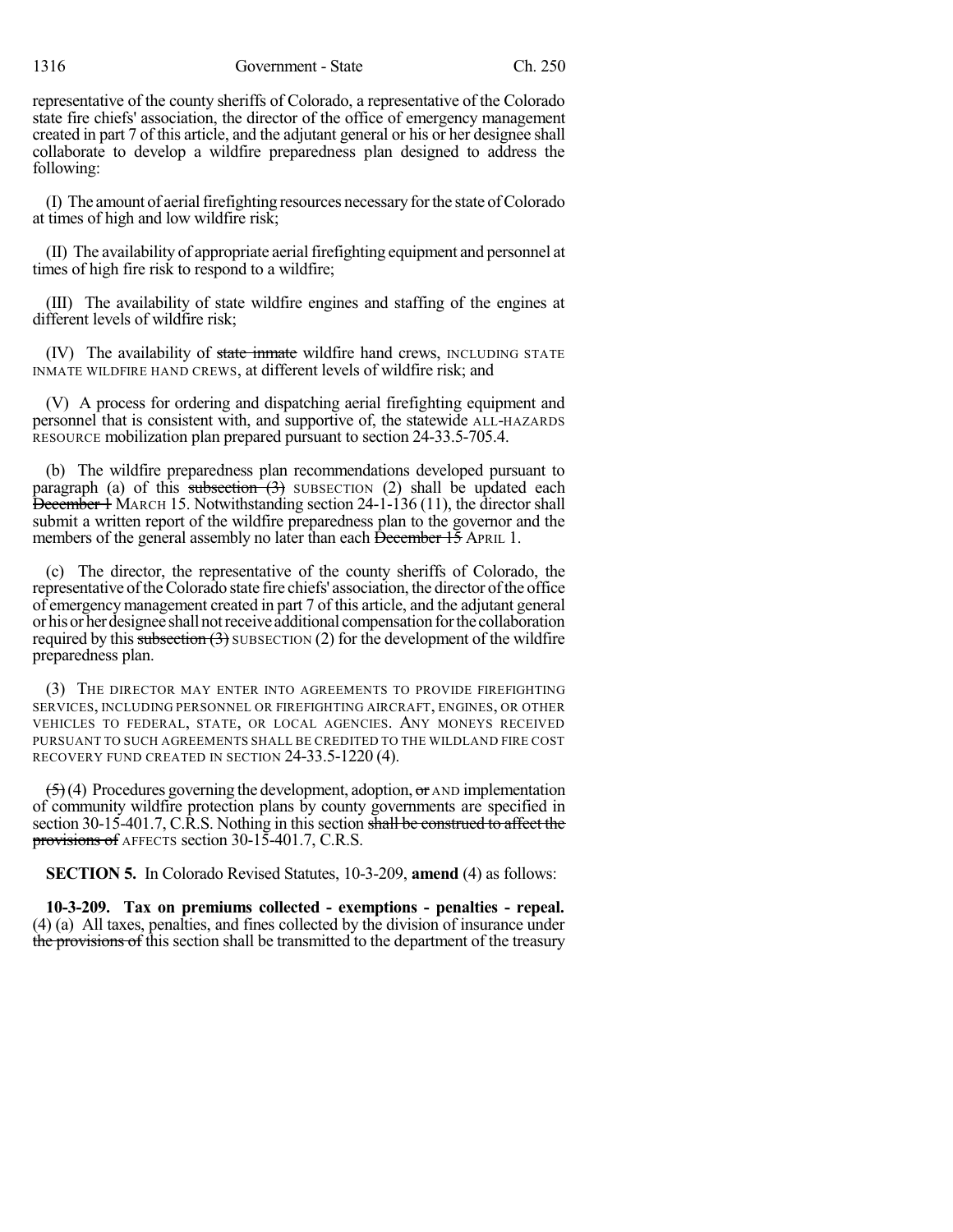and credited to the general fund; except that:

(I) Such amounts appropriated by the general assembly to the division of insurance cash fund, created in section 10-1-103 (3), not to exceed a maximum of five percent of all taxes collected under thissection,shall be transmitted to the state treasurer and deposited in the division of insurance cash fund; AND

(II) SUCH AMOUNTS AS MAY BE APPROPRIATED BY THE GENERAL ASSEMBLY TO THE WILDFIRE EMERGENCY RESPONSE FUND, CREATED IN SECTION 24-33.5-1226, C.R.S., AND TO THE WILDFIRE PREPAREDNESS FUND CREATED IN SECTION 24-33.5-1227, C.R.S., SHALL BE TRANSMITTED TO THE STATE TREASURER AND DEPOSITED IN SAID FUNDS.

(b) (I) NO LATER THAN JULY 1, 2013, THE STATE TREASURER SHALL TRANSFER FIVE HUNDRED THOUSAND DOLLARS FROM THE MONEYS COLLECTED UNDER THIS SECTION TO THE WILDFIRE EMERGENCY RESPONSE FUND CREATED IN SECTION 24-33.5-1226, C.R.S.

(II) THIS PARAGRAPH (b) IS REPEALED, EFFECTIVE JULY 1, 2014.

**SECTION 6.** In Colorado Revised Statutes, 23-30-123, **repeal**(4)(b) as follows:

**23-30-123. Investment policy - fiduciary responsibility.** (4) If the board of governors votes to invest moneys pursuant to sections 23-20-121 and 23-20-122, the board:

(b) Shall not use moneys invested in the wildfire emergency response fund ereated in section  $23-31-309(1)$  or the wildfire preparedness fund created in section 23-31-309 (4) for any academic or institutional obligations. For the purposes of paragraph (a) of this subsection (4), the board shall consider these funds to be outstanding operational obligations.

**SECTION 7.** In Colorado Revised Statutes, 23-31-312, **amend** (6) as follows:

**23-31-312. Community wildfire protection plans - county governments guidelines and criteria - legislative declaration - definitions.** (6) Nothing in this section shall be construed to affect the provisions of AFFECTS section 23-31-309 or the wildfire preparedness plan developed pursuant to such section SECTION 24-33.5-1227.

**SECTION 8.** In Colorado Revised Statutes, 24-33.5-1203, **amend** (1) (m) as follows:

**24-33.5-1203. Duties of division.** (1) The division shall perform the following duties:

(m) To help ensure that communities and firefighters have sufficient resources, technical support, and training to adequately assess wildfire risks, increase upgrades on federal excess property fire engines on loan to local fire departments; increase technical assistance in wildland fire preparedness to counties and fire protection districts; and, in conjunction with the wildfire preparedness plan created pursuant